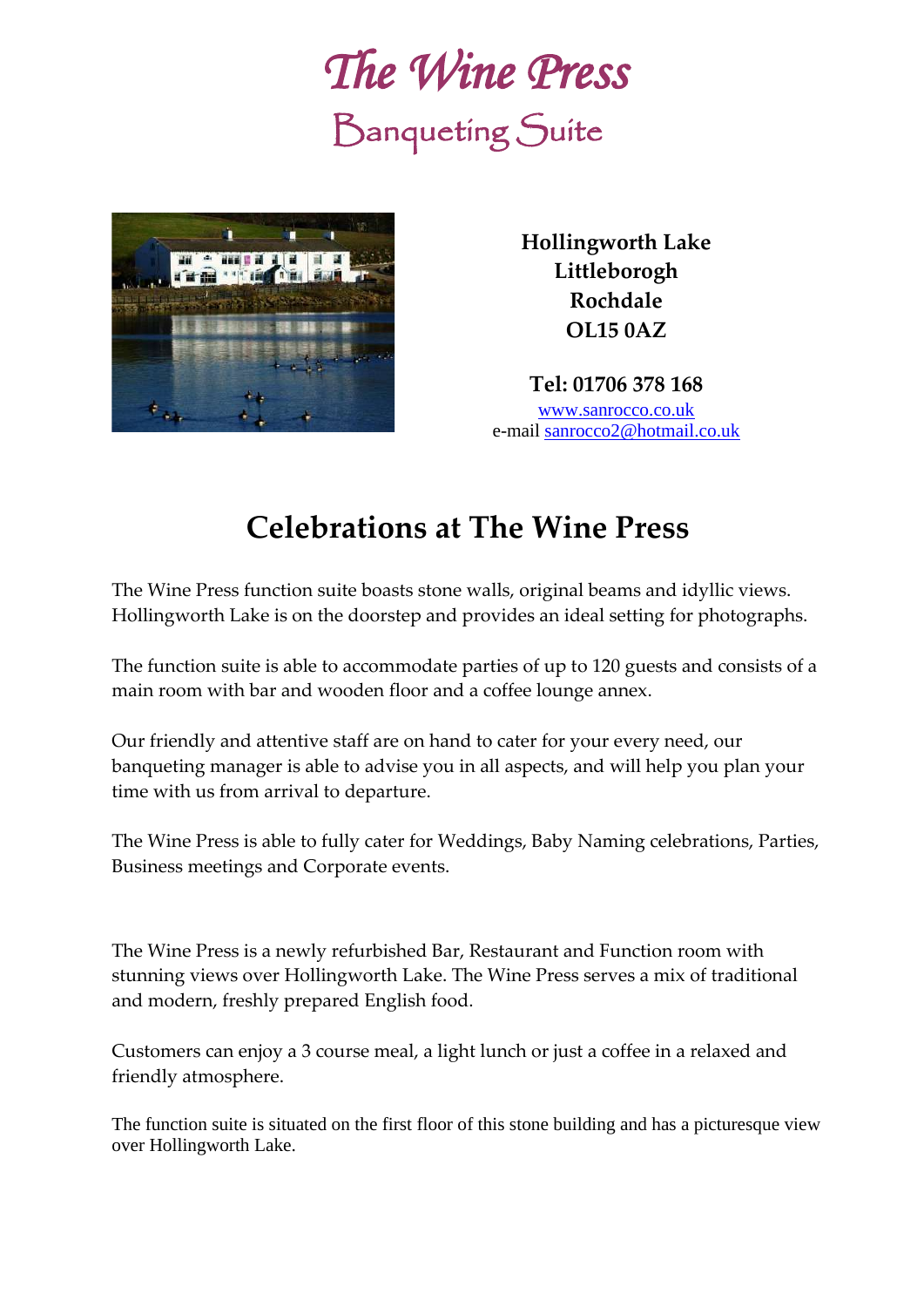# *The Wine Press* Banquet Suite

Buffet Menu A - £11.75 + 10% service charge Buffet Menu B - £13.75 + 10% service charge

Menu A –  $20.75 + 10\%$  service charge Menu B  $-21.75 + 10\%$  service charge Menu C –  $25.75 + 10\%$  service charge Menu  $D - 26.75 + 10\%$  service charge

Children's portions - Half menu price We are able to organise a DJ on your behalf if required Balloons £5 per table

All prices shown are inclusive of VAT



#### **Menu A**

Leek and potato soup  $\blacklozenge$ Breast of chicken with fresh mushroom, white wine & a little cream

#### $\blacklozenge$

Fresh vegetables & potatoes  $\blacklozenge$ Fresh fruit salad or Rasberry Cheesecake  $\blacklozenge$ Coffee & biscuits

#### **Menu C**

Egg and prawn salad  $\blacklozenge$ Cream of tomato soup with basil  $\blacklozenge$ Roast Entrecote of Beef & Yorkshire Pudding  $\blacklozenge$ Fresh vegetables & potatoes  $\blacklozenge$ Lemon Cheesecake or Chocolate & Baileys Profiteroles  $\blacklozenge$ Coffee & biscuits



**Menu B**

Melon with seasonal fruit  $\blacklozenge$ Roast leg of lamb with mint sauce  $\blacklozenge$ Fresh vegetables & potatoes  $\blacklozenge$ White Chocolate Cheesecake

or Carrot cake  $\blacklozenge$ 

Coffee & biscuits

#### **Menu D**

Smoked salmon & prawn salad  $\blacklozenge$ Cream of celery and stilton soup  $\blacklozenge$ Filleto Rossini Two small fillets with Madeira sauce and topped with pate  $\blacklozenge$ Fresh vegetables & potatoes  $\blacklozenge$ Lemon Cheesecake or Banoffe Pie  $\bullet$ Coffee & biscuits